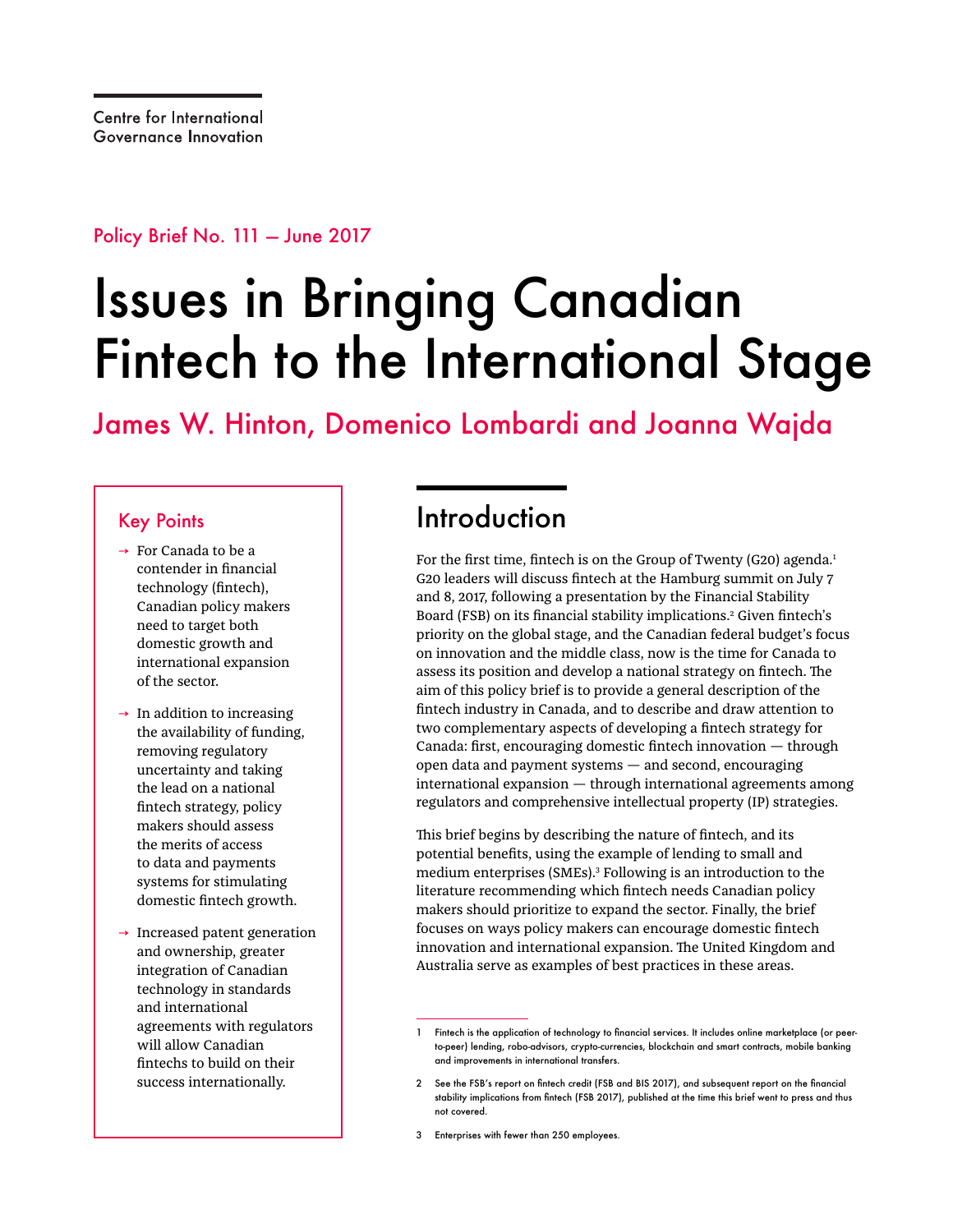### About the Authors

James W. Hinton is a research consultant with CIGI's Global Economy Program. He is a lawyer and patent and trademark agent with Bereskin & Parr LLP and an assistant professor at Western University.

Domenico Lombardi is the director of CIGI's Global Economy Program. Prior to that, he was a senior fellow at the Brookings Institution and served as an executive board member at the International Monetary Fund (IMF) and the World Bank.

Joanna Wajda is a CIGI research associate in the Global Economy Program. She holds a B.A. from the Honours Arts and Business (Economics) Program at the University of Waterloo and an M.A. in economics from the University of Toronto.

### Acronyms and **Abbreviations**

| <b>APIS</b>      | application program interfaces            |
|------------------|-------------------------------------------|
| <b>BIS</b>       | <b>Bank for International Settlements</b> |
| <b>CIPO</b>      | Canadian IP Office                        |
| fintech          | financial technology                      |
| <b>FRFIS</b>     | federally regulated financial             |
|                  | institutions                              |
| FSB              | Financial Stability Board                 |
| G20              | Group of Twenty                           |
| GFCI             | Global Financial Centres Index            |
| IMF              | International Monetary Fund               |
| ΙP               | intellectual property                     |
| TPC.             | International Patent Classification       |
| ISED             | Innovation, Science and Economic          |
|                  | Development Canada                        |
| NPP              | New Payments Platform                     |
| OSC              | Ontario Securities Commission             |
| PSD <sub>2</sub> | Revised Directive on Payment              |
|                  | Services                                  |
| SEPs             | standard-essential patents                |
| <b>SMEs</b>      | small and medium enterprises              |

# Characteristics of the Fintech Sector and Potential Improvements in SME Lending

Before discussing a Canadian fintech strategy, this brief outlines how fintech differs from traditional financial services, and uses the example of SME lending to describe the benefits and risks of fintech.

For many decades before fintech became a hashtag, banks have been investing in technology to cut costs and improve operations and customer experiences. What makes recent trends any different? Improved technology capabilities, such as big data analysis and cloud computing; widespread adoption of the internet and mobile phones; and lower levels of trust in banks have contributed to major shifts that have enabled new entrants, such as smaller firms and start-ups, to offer financial services directly to consumers. These new providers thus can enter the market on a larger scale than previously feasible, making fintech more visible to the public. Despite this, fintech has captured only a small percentage of the financial services market. Globally, as a share of banking revenues, this varies from two percent of large corporate account management to 25 percent of retail payments (McKinsey & Company 2015). Furthermore, while 33 percent of digitally active consumers globally have adopted fintech, that number is only 16.6 percent in Canada (Ernst & Young LLP 2017b). This does not necessarily indicate low potential demand; focusing only on current market capture is a narrow way to assess the industry when new entrants may take time to have an impact.

The potential for new entrants is especially important given Canada's risk-averse, concentrated financial services industry, in which six banks held 93 percent of bank assets in 2012 and 99 percent in 2015 (Canadian Bankers Association 2016). The 2012 figure is slightly less than Australia's financial services concentration in 2012, but more than that of the United Kingdom (about 75 percent) and the United States (about 60 percent) (IMF 2014). Greater concentration equals less competition and less incentive to innovate.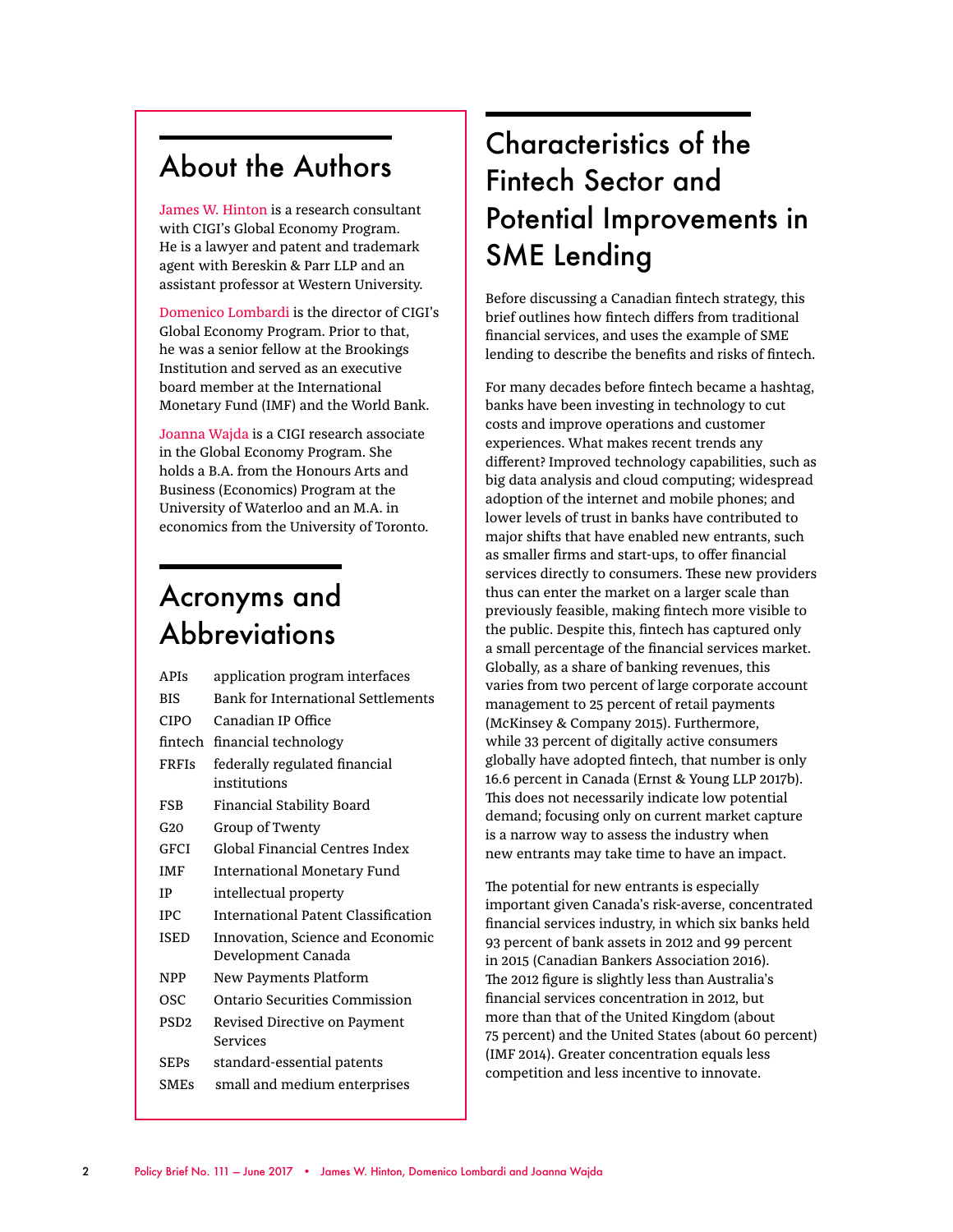One area where fintech may have a positive impact is in filling the unmet credit needs of SMEs. Many SME loans are not serviced by banks, because the process, and therefore costs, for small and large loans are the same, which means SME loan volume is seen as unprofitable. There is evidence in the United States and United Kingdom that close to four-fifths of marketplace borrowers attempted to get a loan from a bank, but only one-fifth had been offered one (FSB and Bank for International Settlements [BIS] 2017). According to the statistics available for Canada, SMEs make up 97 percent of the number of Canadian businesses, account for half of employment and contribute close to one-third of GDP (Organisation for Economic Co-operation and Development 2017; Statistics Canada 2017; Innovation, Science and Economic Development Canada [ISED] 2016). The smaller the company, the lower the ratio of the loan amount authorized to the amount requested. While the ratio is 97 percent for those with 20 to 99 employees, it is 93 percent for enterprises with 10 to 19 employees, and only 88 percent for enterprises with fewer than 10 employees (ISED 2015a). Moreover, it is likely that the statistics understate the barriers to finance faced by SMEs, when some are discouraged from filing an application in the first place. Of enterprises with fewer than 20 employees, more than 40 percent did not seek external financing in 2014 (ISED 2015b). Taken together, these statistics indicate that, particularly where SMEs are concerned, there may be a gap to be filled  $-$  and that this gap could have non-negligible effects on the economy.<sup>4</sup>

Potential alternatives for filling this gap for SMEs come with their own financial stability concerns, however. These include expectations of easy liquidity for investors, increased vulnerability to cyber risk, relatively untested new credit risk models, and the reliance on a continuous stream of investors that puts marketplace lending platforms at risk of default if investors lose confidence (FSB and BIS 2017). Policy makers need to balance potential benefits with stability concerns for fintech in general; this may allow the industry to grow but it also means bringing it under

regulation.5 Currently, in Canada, marketplace lending is considered dealing in securities, and the operation of lending platforms with retail (versus institutional or accredited) investors is severely limited.<sup>6</sup> Canada has a choice of regulatory models to follow for fintech credit. For example, Germany, Hong Kong, the Netherlands and Singapore require fintech credit platforms to apply for bank, credit or securities licences, just as incumbent financial institutions do. In the United States, lending platforms may need to apply for state licenses, and are subject to federal anti-money laundering, securities or consumer protection laws according to their servicing activity (ibid.).

Of course, increased credit for SMEs is not the only possible benefit. The potential for fintech in general is greatest if policy makers and regulators at multiple levels of government can come together to develop a niche market for Canadian fintech globally.

### Review of Policy Recommendations

There is already a growing literature advising on the way forward for Canadian fintech. This section identifies areas of concern on which the literature is most vocal before engaging in a deeper discussion of select issues.

Policy focus on Canadian fintech has been regional. Several reports examine the fintech sector in Toronto (Breznitz, Breznitz and Wolfe 2015), the Toronto-Kitchener-Waterloo corridor (Accenture and McMillan LLP 2017), Montreal (Ernst & Young LLP 2017a) and British Columbia (Digital Finance Institute and McCarthy Tetrault

<sup>5</sup> Entity-based regulations do not cover the disaggregated services offered by fintechs. For example, the Office of the Superintendent of Financial Institutions oversees federally regulated financial institutions (FRFIs), but fintech firms providing payment processing services slip through the cracks since they do not fit into any of the FRFI categories (Johnson and Panjwani 2017). Fintech firms may be exempt from the letter of the law in these cases, but this does not mean that their activities could not be brought under the umbrella of existing regulations in the future.

<sup>6</sup> Lending Loop originally began operating outside of these regulations, stating that its business model did not apply; as a result, it was shut down for most of 2016. By the time the platform began posting loans again in October 2016, it had spent six months to register with securities regulators in all applicable provinces (Sharp 2016).

<sup>4</sup> Further analysis is required to determine if the more flexible fintech credit platforms are better able to service SME loans at a reasonable cost.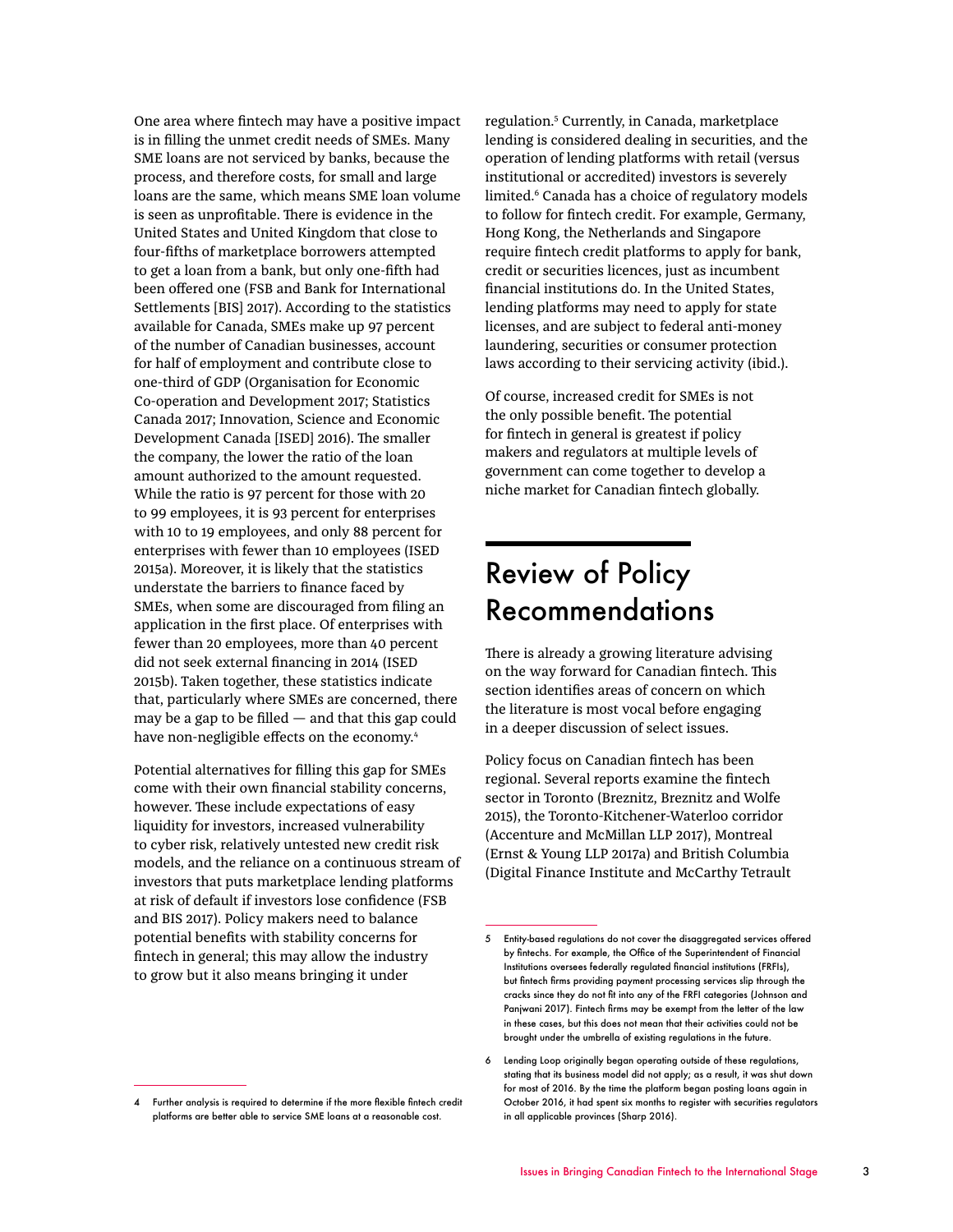2016). They either identify a need to modernize the regulatory framework or a need for greater government support to stimulate growth in the fintech sector, or both. For Montreal and British Columbia, this includes calls for a regulatory "sandbox," where concepts can be tested in the short term with regulatory leeway where required, as implemented in the United Kingdom. In Ontario, the Ontario Securities Commission (OSC) has already implemented its own version of a regulatory sandbox.

Although the reports vary in their specific recommendations, funding for fintech start-ups is clearly a key concern. Problems range from a lack of awareness of available funding, to insufficient sophisticated venture capital and other seed and later-stage funding, to a need for direct government funding programs targeted at fintech. There are practical concerns about affordable space in proximity to financial institutions; these relate directly to the need for greater collaboration and integration between fintech start-ups and incumbent financial institutions. The need for safe but enabling modernized regulations, government involvement, domestic funding, and more collaboration between fintech and incumbents has also been identified at the national level, with emphasis on cooperation between federal and provincial governments (Armstrong 2016; Redican 2016; Sharma 2016). The Toronto report further specifies that governments, universities and businesses must encourage commercialization of research. This is an important consideration, as fintech companies and banks need to patent financial innovations and have defensive strategies to increase their freedom to operate — both in foreign markets, and in the Canadian market if foreign firms have sought IP protection in Canada. The reports push for brand development to help raise awareness of fintech, but suggest efforts be at the national level to present a united sector with a competitive advantage in a chosen niche. A suggested solution is a federal political champion for fintech, nominated to consult with the private financial sector and its stakeholders and co-ordinate strategies at the federal and provincial levels (King 2017).

The United States has an active fintech sector without significant government involvement, but Canada should instead look to the example of policy makers in the United Kingdom and Australia. Figure 1 compares the 2007 and 2017

Global Financial Centres Index (GFCI) for centres located in select fintech hub countries and Canada.7 According to the chart, Canada lags behind London and New York, but its financial centres are comparable to Australia's. Furthermore, the Australian fintech experience is especially relevant based on similarities in market size and government system, and a government proactive on fintech policy.8 While the United Kingdom has a larger and more competitive financial services industry, and the benefit of being the first mover in the fintech scene, its strategy still serves as a meaningful example of proactive government nurturing a nascent industry.

### Encouraging Domestic Fintech Innovation

The literature recommending policy for the Canadian fintech industry emphasizes concerns about funding, engagement with the incumbent financial services industry, uncertain regulatory impacts and lack of policy action to nurture the industry. Issues of funding may be easier to resolve than others that challenge the current stability of the financial system. The regulatory aspect raises questions as to whether more regulation would stifle fintech's advantage over regulated entities, or encourage its growth by removing uncertainty about future regulations.<sup>9</sup> More detailed analysis of the regulatory deficits and implications of new regulations is needed, but outside the scope of this brief. This section does, however, explore one policy lever policy makers need to consider: the issue of open data and payment systems for fintech.

Access to data for development, testing and compliance is vital for fintechs, and requires an industry-wide effort. Canadian banks enjoy a balance of power in their stockpile of financial

<sup>7</sup> Fintech hubs as identified by Ernst & Young's 2016 report "UK Fintech: On the Cutting Edge" (Ernst & Young LLP 2016).

<sup>8</sup> Canada has not yet joined Australia in executing a national, comprehensive strategy on fintech, although individual institutions such as the Bank of Canada, the Competition Bureau of Canada and the OSC have launched studies and initiated fintech strategies.

<sup>9</sup> In the United Kingdom, the Financial Conduct Authority has been issuing new regulations while maintaining contact and transparency with the industry, including through its regulatory sandbox. Australian authorities are following suit.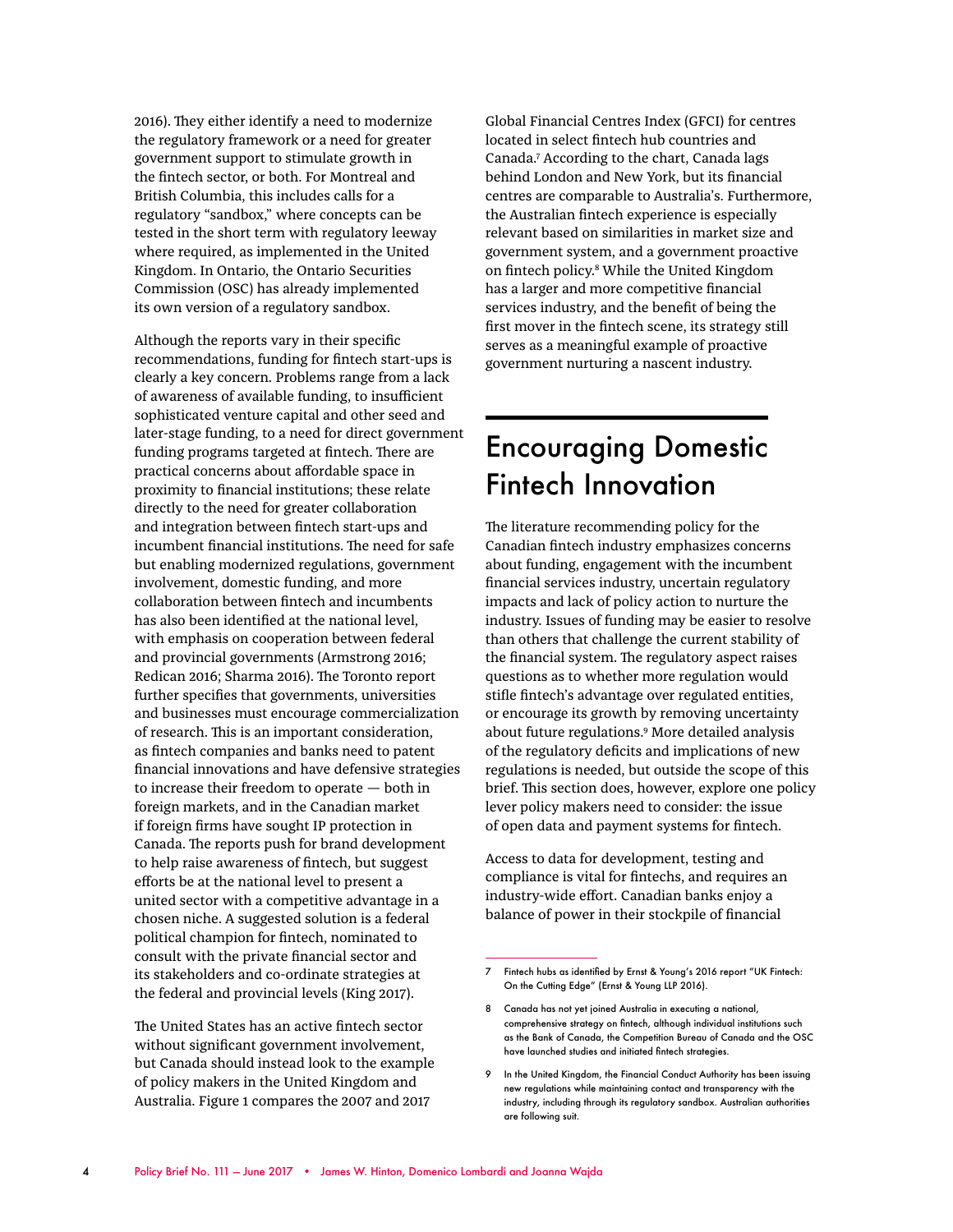Figure 1: GFCI Development of Canada vs. Fintech Leaders



*Data source*: Z/Yen Group, 2007 and 2017, www.longfinance.net/programmes/global-financial-centres-index/ publications.html.

*Notes:* The GFCI is based on online surveys and instrumental factors assessments on human capital, business environment, financial sector development, infrastructure, reputational and other, general factors. \* Munich's *x*-axis value is the GFCI 2 rating. \*\*Calgary was added as a global financial centre in 2012; its GFCI 21 rating is 627. \*\*\*Los Angeles was added as a global financial centre in 2015; its GFCI 21 rating is 705.

and user data, which is held as confidential information or protected by copyright. Yet, this data is the fuel for developing new technologies, such as artificial intelligence and machine learning. Where banks are unwilling or unmotivated to collaborate, implementing rules on open data can remove barriers to innovation. This, however, comes with its own challenges and risks, as it requires banks to give up their proprietary data. The risks revolve around privacy concerns, increased cybersecurity threats and possible adverse effects of data misinterpretation.10

Payments Canada announced a plan to modernize Canada's payment systems in late 2016, at a time when many countries were already implementing their own advanced plans. In the current plan, access to the system is limited to financial institutions, although expanding access is under consideration. Other countries are already implementing more advanced systems that reflect changing technology and business practices and open data requirements; they can serve as a blueprint for fintech inclusion. These include the Revised Directive on Payment Services (PSD2) in the European Union, the Open Banking Standard in the United Kingdom and the New Payments Platform (NPP) in Australia. PSD2 requires that banks provide access to their customers' accounts via application program interfaces (APIs). It defines two new types of financial service providers:

<sup>10</sup> Opening access to data leads to loss of control over its interpretation and use. Negative news can spread throughout the system and lead to coordinated behaviour that threatens financial stability. As well, with richer data comes the possibility for rating algorithms to discriminate on factors that appear legitimate but further economic divides.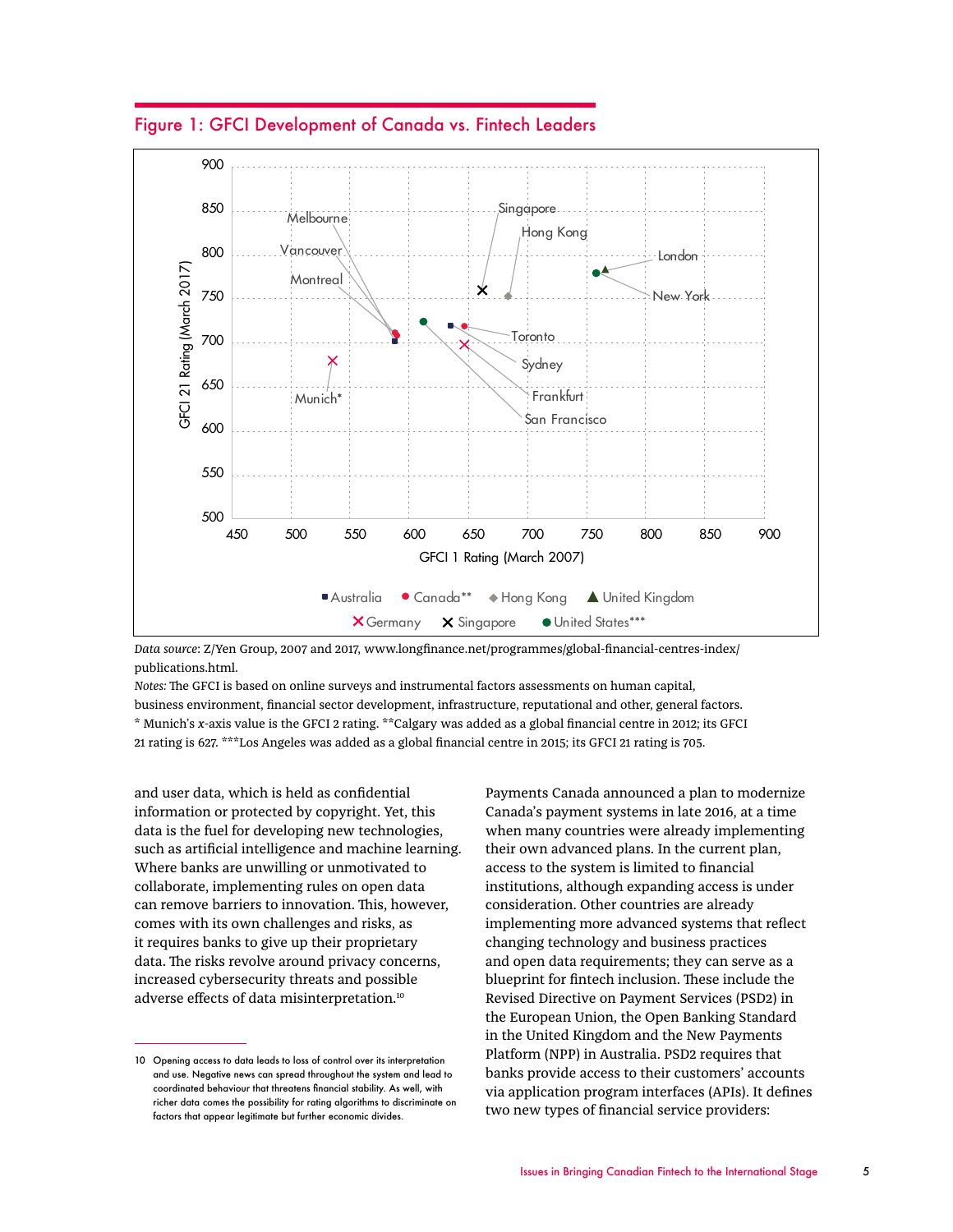account information service providers and payment initiation service providers. It gives fintech companies access to bank data and infrastructure. In the United Kingdom, the Open Banking Standard outlines standards and processes for the creation and use of open and shared access banking data via APIs. Australia's NPP limits system access to authorized institutions under Australia's banking act, forcing fintechs to collaborate with incumbents on "overlay services."<sup>11</sup> The United States does not have an open banking standard, although without direct access to payment systems or APIs, fintech firms do find ways to access the data via "screen scraping" (accessing customers' bank accounts with the password provided and using their own program to collect the data from the banks' websites indirectly). However, there has been push back from banks citing security concerns, and it could be only a matter of time until an official stance on the sharing of bank data is developed in the United States.

### Encouraging International Expansion of Canadian Fintech Firms

Facilitating innovation at the domestic level can be partially accomplished by providing fintechs with the technical resources they need, but this is not sufficient to help fintech firms expand internationally, where the most value can be gained for the Canadian economy. Policy makers must consider mechanisms to protect Canadian fintech firms from foreign enterprises' patent strongholds, and work out agreements with foreign regulators.

The government needs to develop fintech IP infrastructure that enables the creation, acquisition and licensing of key technology assets, as through a patent collective or sovereign patent fund devoted to fintech (Clarke 2017). Encouraging patent collectives can help companies commercialize and provide freedom to operate for Canadian companies in key

international markets.<sup>12</sup> Further, freedom to operate cannot happen without a role in the standardssetting process for fintech technologies. Canadian fintech must be strategically included in fintech standards; inclusion of Canadian IP in standards encourages adoption of Canadian innovations, and the ownership of standard-essential patents decreases Canadian reliance on foreign patent holders. This is an opportunity for the Standards Council of Canada to play a strategic role.

Patenting in general is essential if Canadian fintech firms wish to expand internationally. Figure 2 illustrates the top filing jurisdictions for international fintech patent assets. Although fintech patents are being filed in Canada (the eighth-most popular filing destination), Canadian companies are not capturing the home market. Of all Canadianissued granted patents in 2016, 87.4 percent are foreign owned. Figure 3 shows the top assignees of Canadian fintech patent assets; only one Canadian firm is registered in the top 20. Outside of Toronto Dominion Bank, Canadian banks have been very reluctant to patent and own almost no patents (Figure 4).13 Canadian incumbents and new entrants are not patenting in fintech to the same extent as foreign financial institutions and foreign fintech firms (see Figure 5; Canada's rate of patenting is 16 percent of that of the United States). They may have to obtain patent licenses from their competitors to operate in foreign markets. Policy makers can encourage patenting in fintech by revisiting the current eligibility rules for fintech patents, which are particularly vulnerable to being classed as non-patentable subject matter, since they are often characterized as "business method patents." Despite admonitions from the courts that business methods are not excluded from patentability, the Canadian IP Office (CIPO) continues to impose strict and overreaching tests for patentable subject matter (Horbal and De Vries 2017), which may discourage firms from pursuing patents, even for legitimate innovative activity.14 Fintech firms should be

<sup>12</sup> Patent collectives, also known as sovereian patent funds, are organizations that seek to acquire patents in the service of national economic interests. They have an array of objectives and strategies and are purpose-built to allow direct state involvement in patent markets (Clarke and Hinton 2017).

<sup>13</sup> The Royal Bank of Canada and the Bank of Nova Scotia were recently ranked the most focused on fintech of the five banks (Alexander 2017), yet the Bank of Nova Scotia's patent holdings are minimal and activity by Royal Bank of Canada has been limited to only the past couple of years.

<sup>11</sup> Overlay services provide additional payment-related services by building on the basic infrastructure of the payments system.

<sup>14</sup> See *Canada (Attorney General) v Amazon.com, Inc.*, 2011 FCA 328, http://canlii.ca/t/fp53r.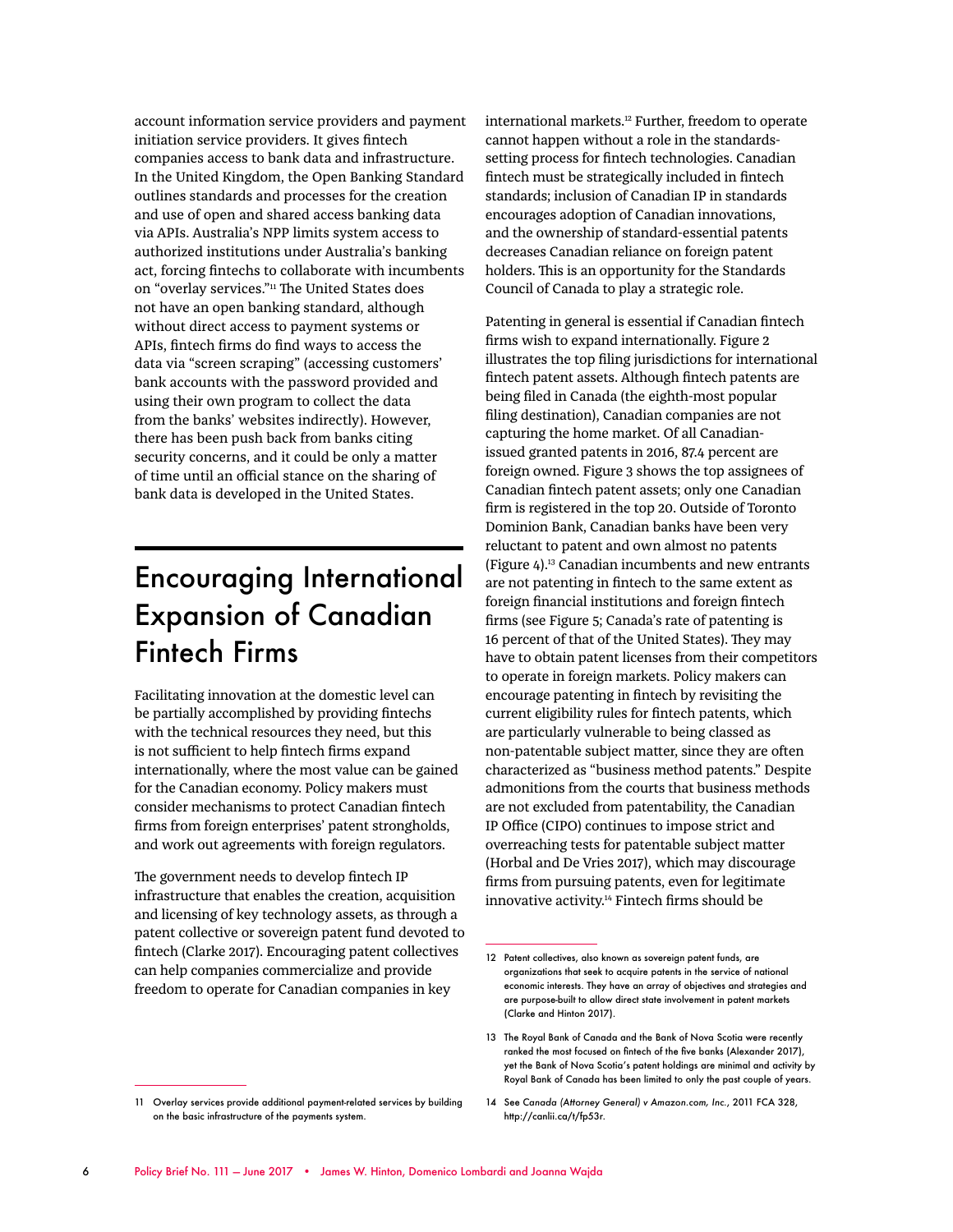

#### Figure 2: Top Filing Jurisdictions for Fintech Patent Assets

*Data source*: Published applications and registered patents from national patent offices. Fintech patents are distinguished by International Patent Classification (IPC).

#### Figure 3: Top Holders of Canadian Fintech Patent Assets



*Data source*: Published applications and registered patents from CIPO. Fintech patents are distinguished by IPC.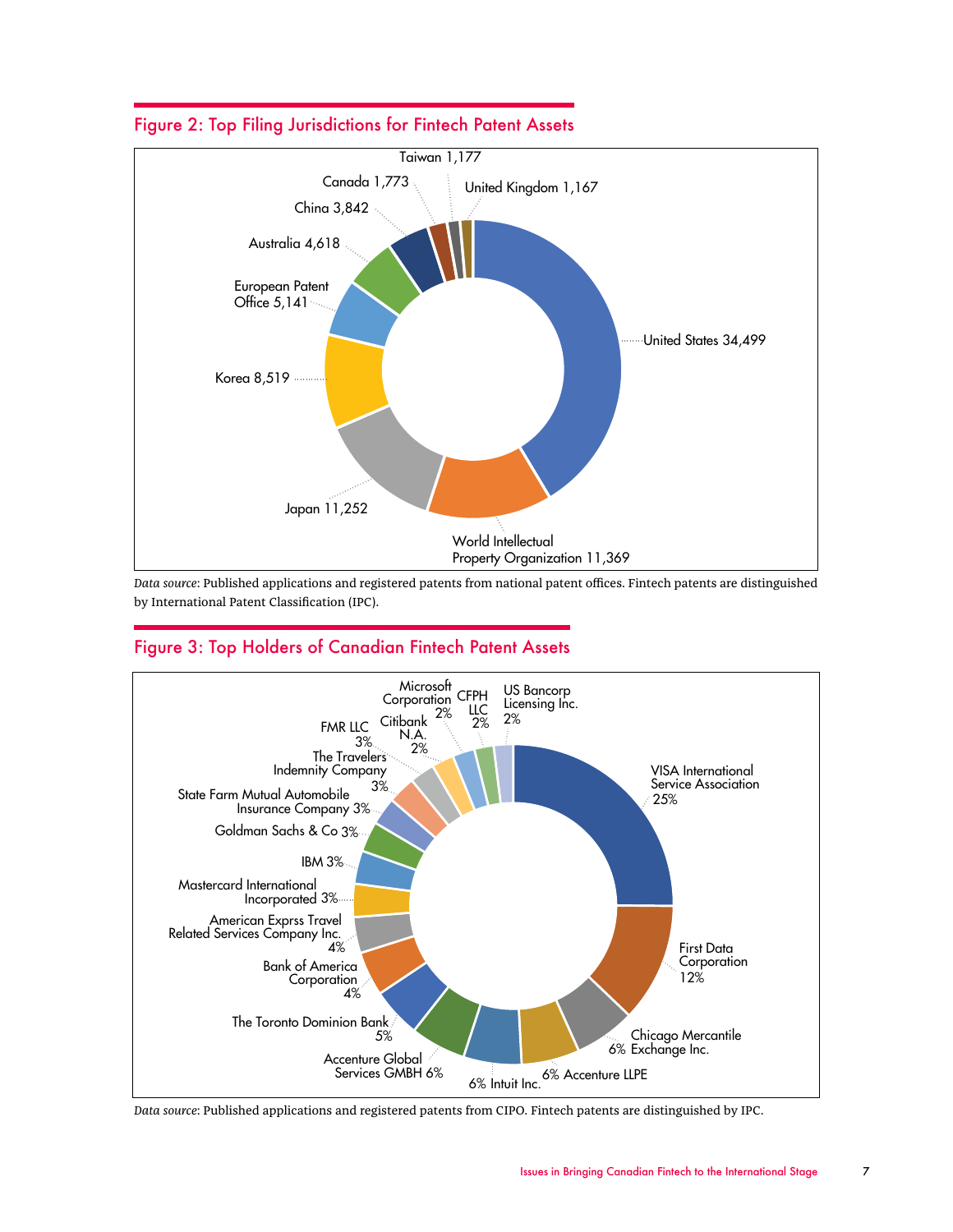

Figure 4: Number of Patent Assets Held by "Big Five" Canadian Banks

*Data source*: Published applications and registered patents from Canadian and US patent offices by assignee.



#### Figure 5: Top Countries Holding International Fintech Patent Assets

*Data source*: Registered patents from national patent offices' databases. Fintech patents are distinguished by IPC.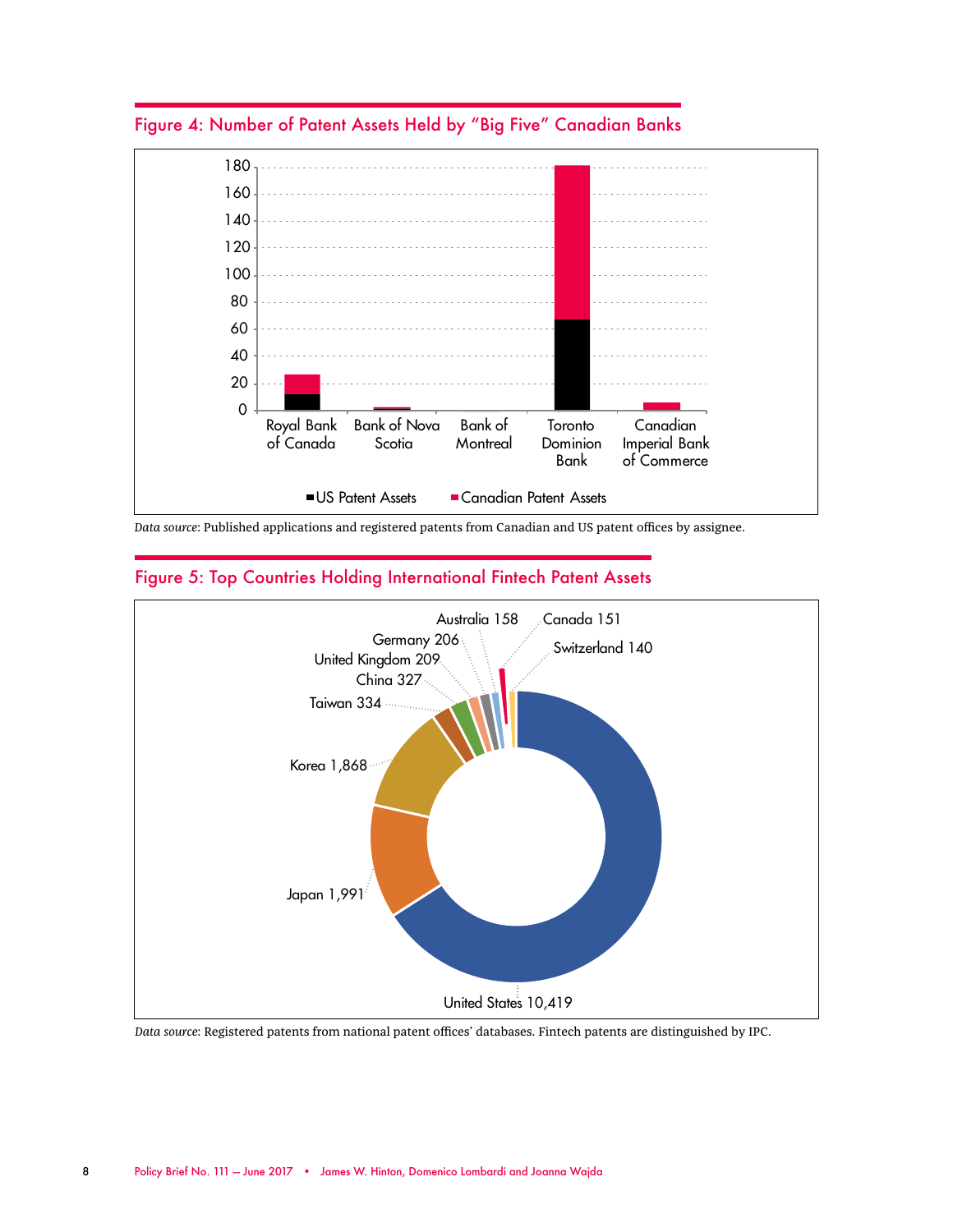encouraged to patent domestically and at foreign offices to gain a foothold in international markets.

Fintech firms looking to expand also face a learning curve in a new regulatory environment. Australia and the United Kingdom have been soliciting foreign fintech firms to move their operations, and have been equally supportive of their own firms expanding internationally. One way to provide such support is by establishing agreements with other regulators to share information and refer fintech firms for expansion into each other's markets. As of June 2017, there are 23 such agreements among 16 countries, nine with Singapore and eight with the United Kingdom. In Canada, only the OSC has established agreements, with the United Kingdom and Australia. Regulatory hurdles and the need for industry connections make it difficult for smaller start-ups to accomplish this on their own; without active involvement by policy makers and regulators, Canadian fintech is unlikely to cross borders at the same pace as fintech in other countries.

### Conclusion

Canadian policy makers have been called on to encourage the development of the Canadian fintech sector. They must address potential benefits of a more competitive and customer-responsive financial services sector, and also concerns about upending the stability of the Canadian financial system. The upcoming Hamburg G20 Summit presents an opportunity to become more informed about the potential financial stability implications from countries already pursuing national fintech strategies. Policy makers should be considering both how to grow the fintech sector domestically and how to ease its expansion into the global market. In Canada in particular, special attention should be paid to open data and payment systems access, comprehensive IP strategies and international regulator agreements.

#### Authors' Note

We are grateful to two anonymous reviewers for their comments on an earlier draft. Any remaining errors and omissions are the responsibility of the authors alone.

### Works Cited

- Accenture and McMillan LLP. 2017. "Seizing the Opportunity: Building the Toronto Region into a Global Fintech Leader." Toronto, ON: Toronto Financial Services Alliance. http://tfsa.ca/storage/reports/BuildingTheToronto RegionIntoAGlobalFintechLeader.pdf.
- Alexander, Doug. 2017. "RBC, Scotiabank Get Highest Rankings on Canada Fintech Efforts." Bloomberg, February 17. www.bloomberg.com/ news/articles/2017-02-17/rbc-scotiabank-gethighest-rankings-on-canada-fintech-efforts.
- Armstrong, John. 2017. "Canada Shouldn't Shy Away from Fintech — It's Our Opportunity to Shine." *The Globe and Mail*, April 25. www.theglobeandmail.com/reporton-business/rob-commentary/canadashouldnt-shy-away-from-fintech-its-ouropportunity-to-shine/article34809360/.

Breznitz, Dan, Shiri Breznitz and David A. Wolfe. 2015. "Current State of the Financial Technology Innovation Ecosystem in the Toronto Region." Toronto, ON: Innovation Policy Lab, Munk School of Global Affairs, University of Toronto. http://tfsa.ca/storage/reports/ Current\_State\_Financial\_Technology\_ Ecosystem\_Toronto\_Region.pdf.

- Canadian Bankers Association. 2016. "Database of Domestic Banks' Financial Results Fiscal Year-End 2006–2015." www.cba.ca/ bank-financial-results-annual.
- Clarke, Warren. 2017. "Why Canada Needs a Sovereign Patent Fund." April 25. www.cigionline.org/ articles/why-canada-needs-sovereignpatent-fund.
- Clarke, Warren and James W. Hinton. 2017. "Mobilizing National Innovation Assets: Understanding the Role of Sovereign Patent Funds." Centre for Digital Entrepreneurship and Economic Performance. http://deepcentre.com/ wordpress/wp-content/uploads/2016/06/ DEEPCENTRE\_MOBILIZING\_NATIONAL\_ INNOVATON\_ASSETS\_MAY2016.pdf.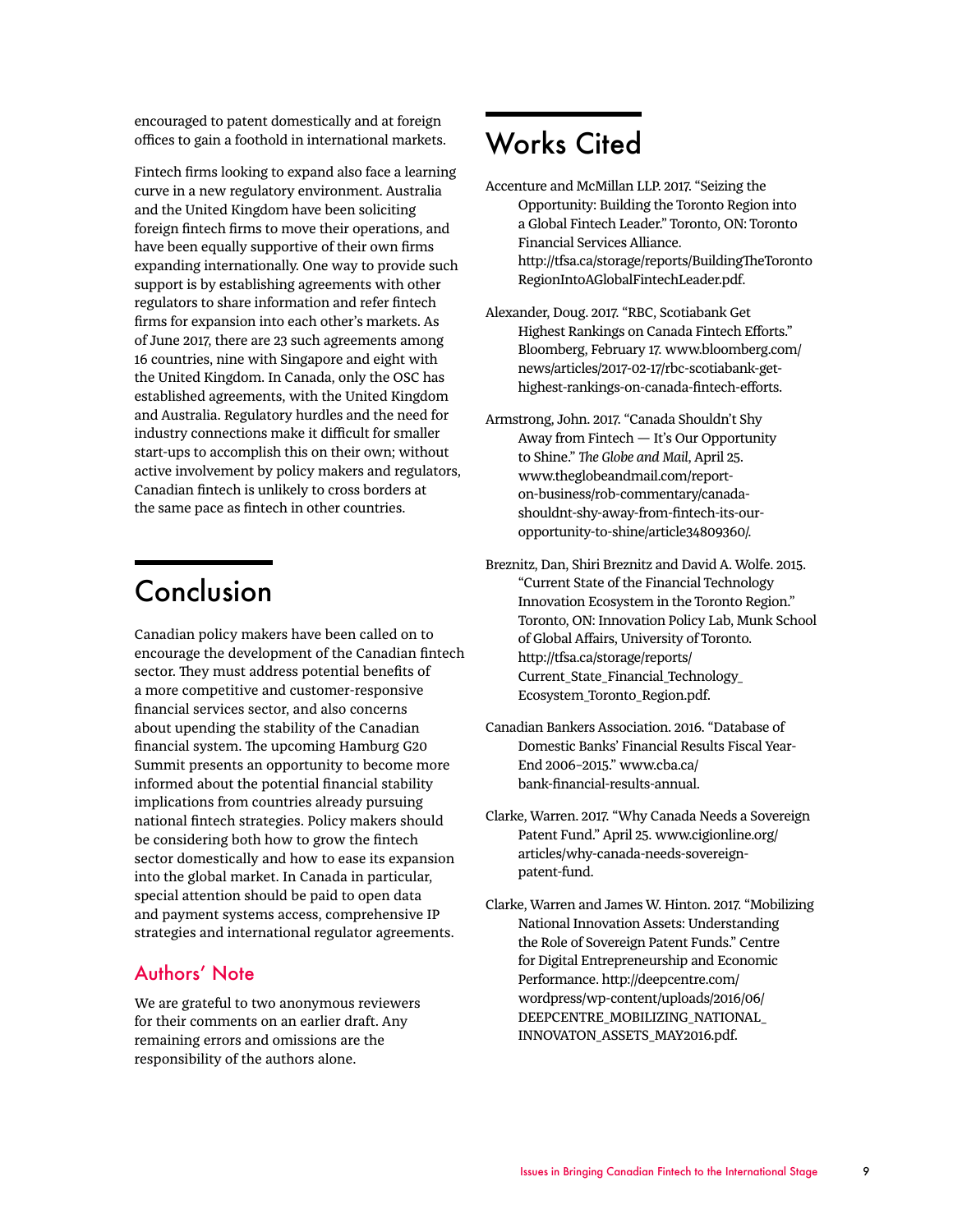- Digital Finance Institute and McCarthy Tetrault. 2016. *FinTech in Canada — British Columbia Edition 2016*. www.digitalfinanceinstitute. org/wp-content/uploads/2016/09/DFI-and-McCarthys-Fintech-Report-2016.pdf.
- Ernst & Young LLP. 2016. "UK FinTech: On the Cutting Edge." London, UK: HM Treasury. www.ey.com/Publication/vwLUAssets/EY-UK-FinTech-On-the-cutting-edge/.\$FILE/ EY-UK-FinTech-On-the-cutting-edge.pdf.
- ———. 2017a. "Accelerating Development in Montreal's FinTech Ecosystem Findings and Recommendations." Montreal, QC: Finance Montreal. www.ey.com/Publication/ vwLUAssets/EY-Accelerating-developmentin-Montreals-FinTech-ecosystem/\$FILE/ EY-Accelerating-development-in-Montreals-FinTech-ecosystem.pdf.
- ———. 2017b. "EY FinTech Adoption Index 2017: The Rapid Emergence of FinTech." www.ey.com/Publication/vwLUAssets/ ey-fintech-adoption-index-2017/\$FILE/ ey-fintech-adoption-index-2017.pdf.
- FSB. 2017. *Financial Stability Implications from FinTech*. www.fsb.org/wp-content/uploads/R270617.pdf
- FSB and BIS. 2017. "FinTech Credit: Market Structure, Business Models and Financial Stability Implications." www.bis.org/publ/cgfs\_fsb1.pdf.
- Horbal, Paul and Ryan De Vries. 2017. "Clearing Hurdles in the Race for Blockchain Patents." Bereskin & Parr LLP. www.bereskinparr.com/ Doc/id914.
- ISED. 2015a. "Credit Conditions Survey 2015." www.ic.gc.ca/eic/site/061.nsf/eng/03030.html.
- ———. 2015b. "Survey on Financing and Growth of Small and Medium Enterprises, 2014 Data Tables." www.ic.gc.ca/eic/site/061. nsf/vwapj/SFGSME-EFCPME\_2014\_eng. pdf/\$file/SFGSME-EFCPME\_2014\_eng.pdf.
- ———. 2016. "Key Small Business Statistics — June 2016." www.ic.gc.ca/eic/site/061. nsf/eng/h\_03018.html#point7-1.
- IMF. 2014. "Canada: Financial Sector Stability Assessment." IMF Country Report No. 14/29. Washington, DC: IMF. www.imf.org/ external/pubs/ft/scr/2014/cr1429.pdf.
- Johnson, Andrea C. and Jawaid Panjwani. 2017. "Regulation of FinTech in Canada." Lexology. April 20. www.lexology.com/library/detail. aspx?g=8fed119d-3661-4730-908d-c767f04b7af7.
- King, Michael. 2017. "As Countries Develop Strategies, We Need a FinTech Champion." *The Globe and Mail*, May 14. www.theglobeandmail. com/report-on-business/rob-commentary/ as-countries-develop-strategies-we-needa-fintech-champion/article34983568/.
- McKinsey & Company. 2015. "Cutting through the FinTech Noise: Markers of Success, Imperatives for Banks." www.mckinsey. com/~/media/mckinsey/industries/ financial%20services/our%20insights/ cutting%20through%20the%20noise%20 around%20financial%20technology/cuttingthrough-the-fintech-noise-full-report.ashx.
- Organisation for Economic Co-operation and Development. 2017. "Enterprises by Business Size (Indicator)." https://data.oecd.org/ entrepreneur/enterprises-by-business-size.htm.
- Redican, Stephen. 2016. "Regulators and Governments Must Co-operate on FinTech." *The Globe and Mail*, November 15. www.theglobeandmail.com/report-on-business/ rob-commentary/regulators-and-governmentsmust-co-operate-on-fintech/article32860088/.
- Sharma, Ray. 2016. "By Sitting on the Sidelines in FinTech, Canada Risks Losing Golden Reputation in Banking." *The Globe and Mail*, April 18. www.theglobeandmail.com/reporton-business/rob-commentary/by-sitting-onthe-sidelines-in-fintech-canada-risks-losinggolden-reputation-in-banking/article29658041/.
- Sharp, Alastair. 2016. "Lending Loop Reopens Peerto-Peer Lending After Regulator OK." Reuters Canada, October 24. http://ca.reuters.com/ article/businessNews/idCAKCN12O1ZR.
- Statistics Canada. 2017. "Table 281-0042: Survey of Employment, Payrolls and Hours, Employment for All Employees, By Enterprise Size and North American Industry Classification System." CANSIM (database)*.*www5.statcan. gc.ca/cansim/a26?la ng=eng&retrLang=en g&id=2810042 &&pattern=&stByVal=1&p1= 1&p2=37&tabMode=dataTable&csid=.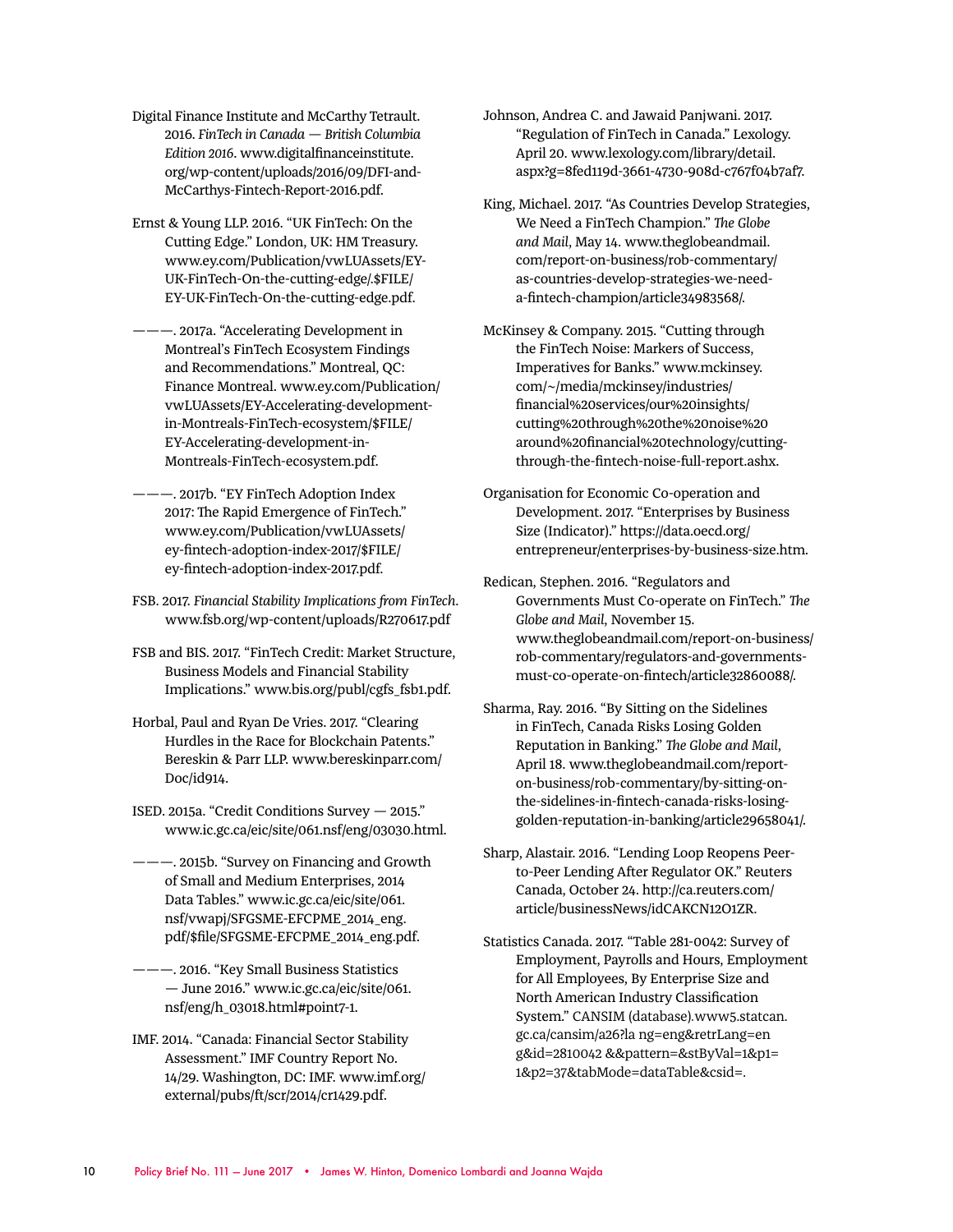## About the Global Economy Program

Addressing limitations in the ways nations tackle shared economic challenges, the Global Economy Program at CIGI strives to inform and guide policy debates through world-leading research and sustained stakeholder engagement.

With experts from academia, national agencies, international institutions and the private sector, the Global Economy Program supports research in the following areas: management of severe sovereign debt crises; central banking and international financial regulation; China's role in the global economy; governance and policies of the Bretton Woods institutions; the Group of Twenty; global, plurilateral and regional trade agreements; and financing sustainable development. Each year, the Global Economy Program hosts, co-hosts and participates in many events worldwide, working with trusted international partners, which allows the program to disseminate policy recommendations to an international audience of policy makers.

Through its research, collaboration and publications, the Global Economy Program informs decision makers, fosters dialogue and debate on policy-relevant ideas and strengthens multilateral responses to the most pressing international governance issues.

# About CIGI

We are the Centre for International Governance Innovation: an independent, non-partisan think tank with an objective and uniquely global perspective. Our research, opinions and public voice make a difference in today's world by bringing clarity and innovative thinking to global policy making. By working across disciplines and in partnership with the best peers and experts, we are the benchmark for influential research and trusted analysis.

Our research programs focus on governance of the global economy, global security and politics, and international law in collaboration with a range of strategic partners and support from the Government of Canada, the Government of Ontario, as well as founder Jim Balsillie.

# À propos du CIGI

Au Centre pour l'innovation dans la gouvernance internationale (CIGI), nous formons un groupe de réflexion indépendant et non partisan qui formule des points de vue objectifs dont la portée est notamment mondiale. Nos recherches, nos avis et l'opinion publique ont des effets réels sur le monde d'aujourd'hui en apportant autant de la clarté qu'une réflexion novatrice dans l'élaboration des politiques à l'échelle internationale. En raison des travaux accomplis en collaboration et en partenariat avec des pairs et des spécialistes interdisciplinaires des plus compétents, nous sommes devenus une référence grâce à l'influence de nos recherches et à la fiabilité de nos analyses.

Nos programmes de recherche ont trait à la gouvernance dans les domaines suivants : l'économie mondiale, la sécurité et les politiques mondiales, et le droit international, et nous les exécutons avec la collaboration de nombreux partenaires stratégiques et le soutien des gouvernements du Canada et de l'Ontario ainsi que du fondateur du CIGI, Jim Balsillie.